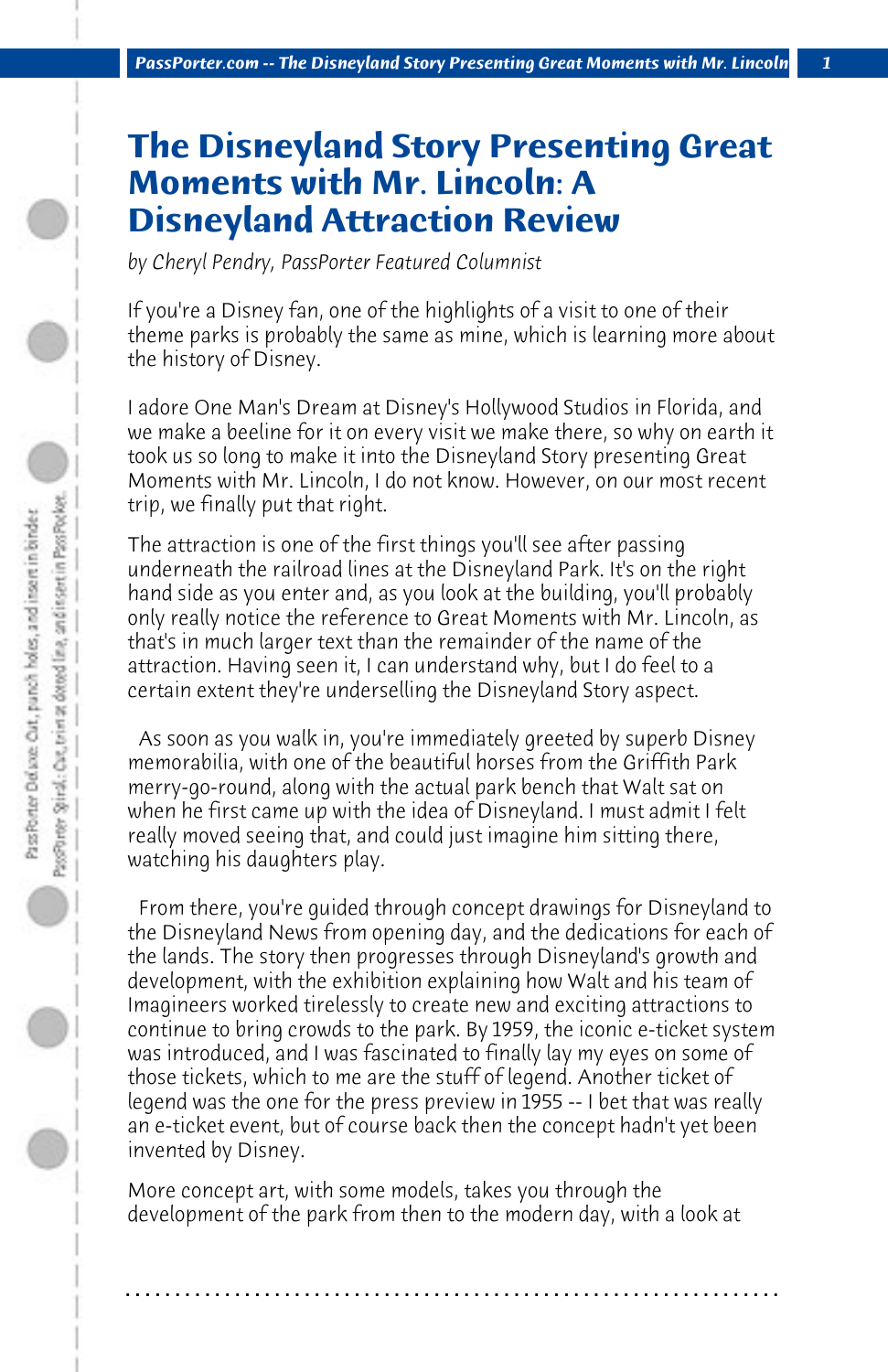iconic rides such as Splash Mountain and the Haunted Mansion.

 Just before you move into the section dedicated to Great Moments with Mr. Lincoln, there's a film that was put together for Disneyland's 50th anniversary (am I the only one who's scared to think that was nearly a decade again now?!) with Steve Martin and Donald Duck. Once again, I was enchanted by this, and particularly some of the attractions at Disneyland that are no longer around today. You just can't imagine anyone today thinking, "We'll have some pack mules for people to ride," but that's exactly what Disneyland once had. It really brought it home to you how much life has changed since the park has been around.

 From there, we went into the pre-show area for Great Moments with Mr. Lincoln, and instantly you realize where the statues from inside Epcot's American Adventure Theater came from. It was lovely to be able to wander around, and view them close up, seeing the detail that went into them. I've always thought that it's a shame that they disappear so quickly at the start of the show, as I'd like to study them more -- well, now I had that chance!

 Something else that needs more studying is the stunning model of the Capitol building. It dominates this area, and it's the first thing that you notice the second you walk in here. This section explains more about what you can almost call Walt's obsession with Abraham Lincoln. It certainly sets the scene nicely for what you're about to see, and explains why this attraction is here.

 Just like at One Man's Dream, they let you know when the next show is starting, and in you go, although the beauty here is that you can easily go back, and browse the exhibition a bit more if you haven't seen everything, which is something we did.

 We were very lucky, and when we saw Great Moments with Mr. Lincoln, it was still early in the morning, with most people no doubt heading for the bigger e-ticket attractions, so the theater was pretty quiet, with no more than 20 or 30 of us in there, which made the performance feel all the more special. When it started, I did have a moment of wondering what we were seeing, as I was expecting to see the famous Audio Animatronic figure of Lincoln almost as soon as the show started, but of course, this is Disney, and they always save the best until last, which is what they did here.

 Was he worth the wait? You bet he was. The second he stood up to greet the audience, I could just imagine how the first crowds to see this all those years ago must have felt. They must've been blown away by the technology they were seeing, as even today, it's still pretty impressive.

**. . . . . . . . . . . . . . . . . . . . . . . . . . . . . . . . . . . . . . . . . . . . . . . . . . . . . . . . . . . . . . . . . .**